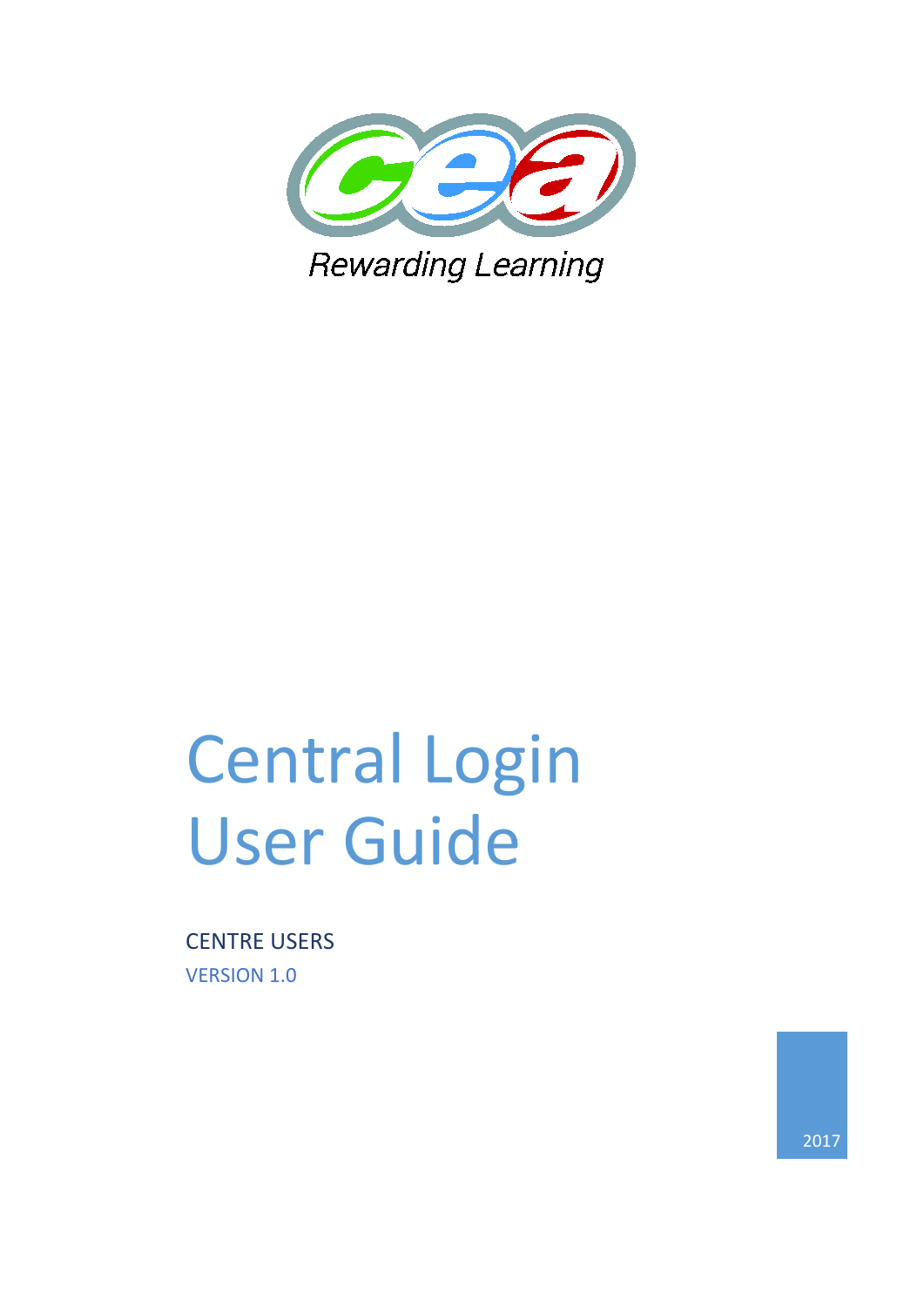# <span id="page-1-0"></span>**CONTENTS**

# Table of Contents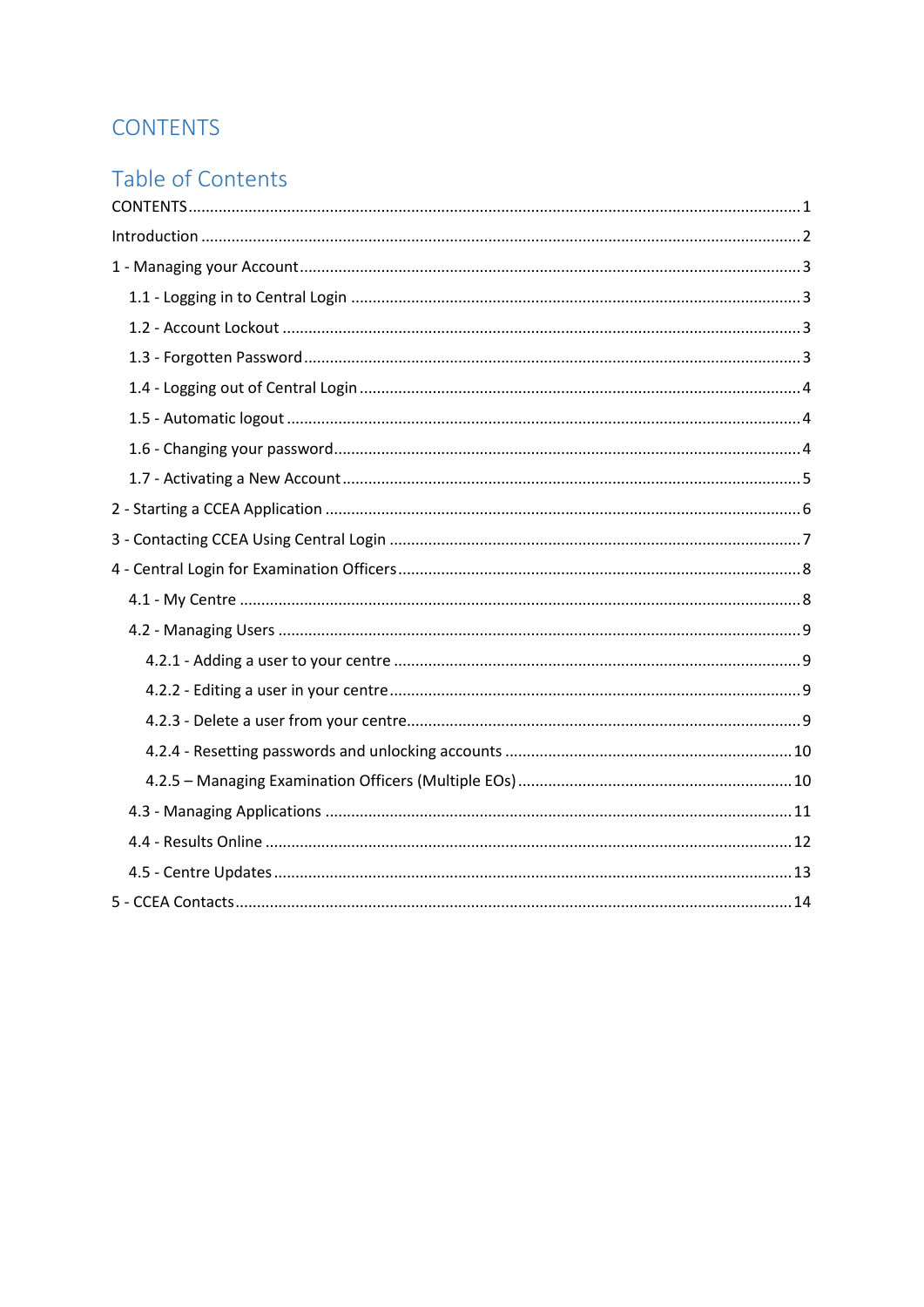# <span id="page-2-0"></span>Introduction

The Central Login is the entry point to CCEA's online applications which permits secure access for centres to online applications.

This guide is intended for users at centres and covers topics including managing accounts, managing centres access to applications and contacting CCEA.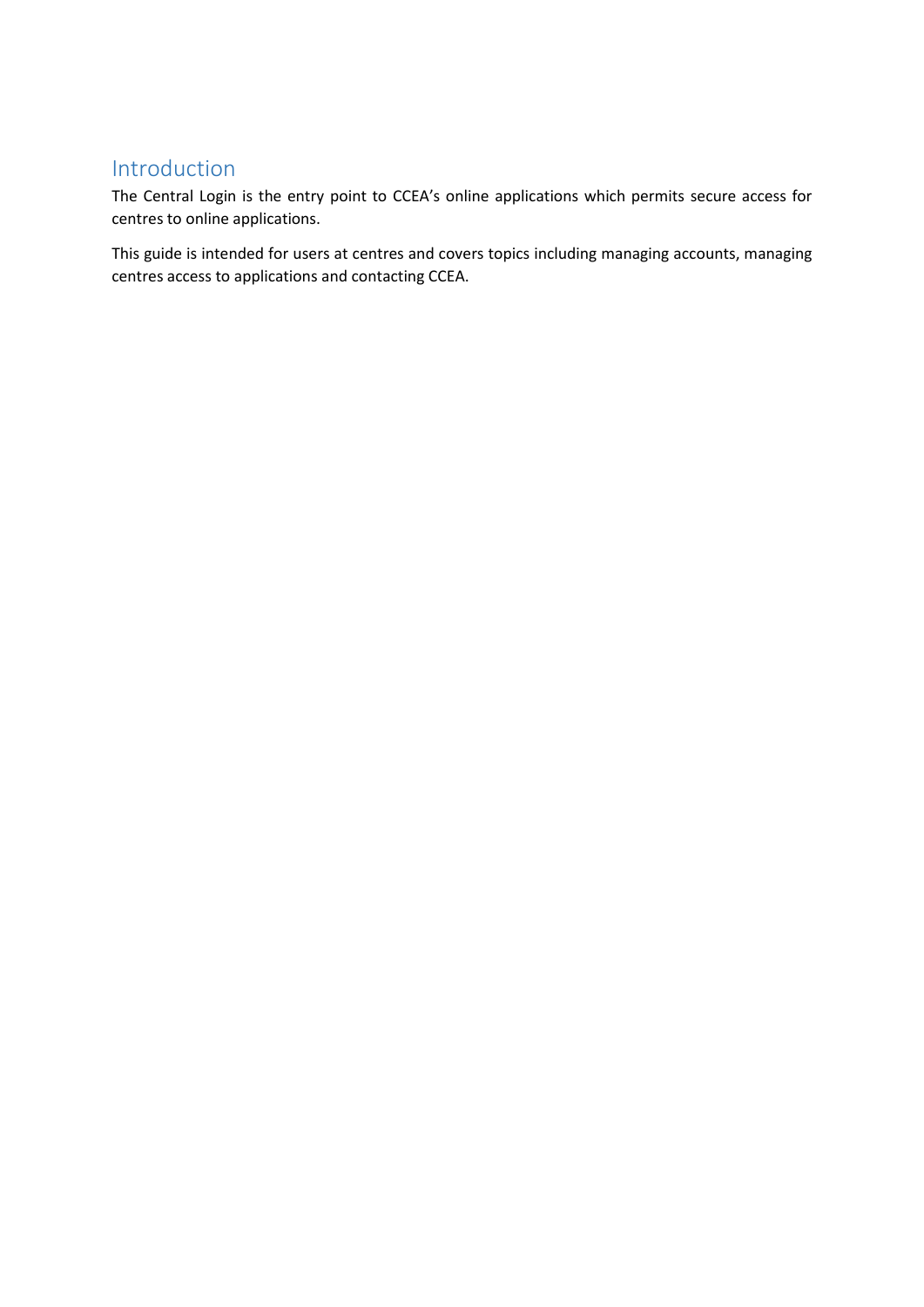# <span id="page-3-1"></span><span id="page-3-0"></span>1 - Managing your Account 1.1 - Logging in to Central Login

To log into Central Login type in your email address and password. Then click the **Login button**. This will be the same username and password used in the previous version of Central Login.

|                                                                                                                                                                     | By logging in you are accepting CCEAs Privacy Policy regarding cookies. |  |
|---------------------------------------------------------------------------------------------------------------------------------------------------------------------|-------------------------------------------------------------------------|--|
| Rewarding Learning                                                                                                                                                  |                                                                         |  |
| Username                                                                                                                                                            |                                                                         |  |
| Password                                                                                                                                                            |                                                                         |  |
| Login<br>Forgotten Reasonand<br>For security reasons, please Log Out and Exit your web browser when you are<br>done accessing services that require authentication! |                                                                         |  |

## <span id="page-3-2"></span>1.2 - Account Lockout

If you type in your password incorrectly five times the account will be locked out. To unlock an account please contact an examination officer at your centre. If you are the Examinations Officer contact CCEA Centre Support team using the contact details at the end of this guide.

## <span id="page-3-3"></span>1.3 - Forgotten Password

If you have forgotten your password you can reset it using the **forgotten password link** on the login screen.

Click the forgotten password link and you will be asked for the email address used for the account. Enter this and click **Send Reset Link**.



If this is a valid account, an email containing a link will be sent. Open this email and click the link to see the reset password page. Complete this form and click **Set Password** to set your new password. You will then be taken back to the login screen where you should be able to access Central Login using your new password.



*If you have forgotten your security question or answer, you will need to contact CCEA Centre Support team using the contact details at the end of this guide.*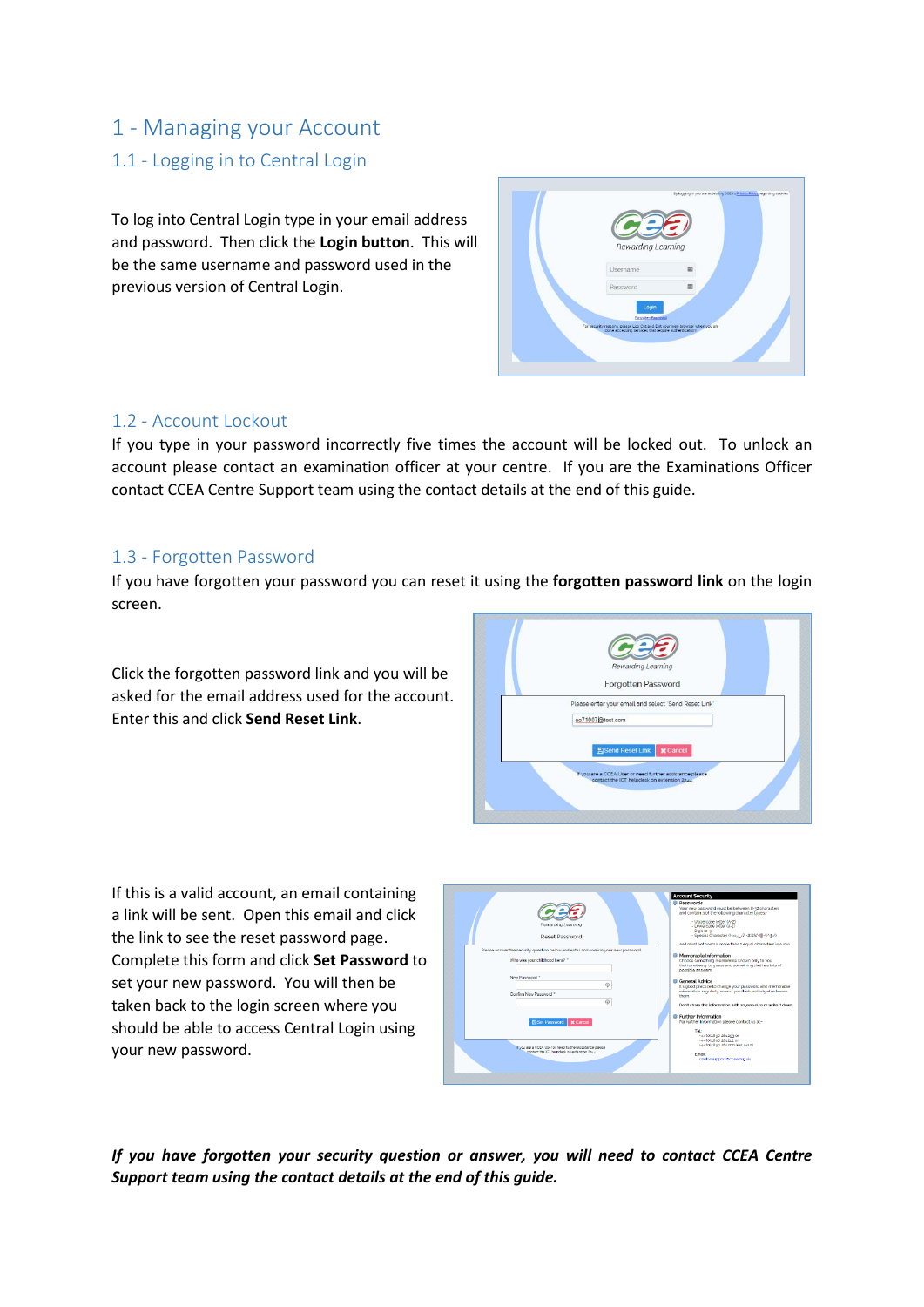## <span id="page-4-0"></span>1.4 - Logging out of Central Login

It is important when you have finished working in the Central Login that you logout properly.

To logout of the system click the **people icon** in the top right-hand corner and select logout.

*For additional security CCEA recommend you close the browser window.*

#### <span id="page-4-1"></span>1.5 - Automatic logout

For additional security there is an automated logout feature. If the system detects it has been idle for a long period, it will place a warning message on screen. To continue working you simply have to move your mouse otherwise you will be logged out five minutes after this message appears.

#### <span id="page-4-2"></span>1.6 - Changing your password

CCEA recommends changing your password regularly to maintain your account security.

Central

 $\overline{P}$ <br>My Centr

 $\circ$ You will then be asked to enter Change Password your old password and a new password.

Your new password must be between 8 and 32 characters in length. It must contain 3 of the following character types:-

 $\mathfrak{m}$ 

 $\circledast$ 

 $_{\oplus}$ 

- Uppercase letter (A-Z)
- Lowercase letter (a-z)
- $\bullet$  Digit (0-9)
- Special Character (!~<>,;:\_=?\*+#.&%°()|[]-\$^@/)

To do this click the **people icon** and select **Change Password**.

and it must not contain more than 2 equal characters in a row.





& eo71007@test.com, Welcome to CCEA Central Login

• - Uppercase letter (A-Z)<br>• - Lowercase letter (a-z)<br>• - Digit (0-9)<br>• - Special Character (l--⇔,::\_=?\*+#,&%°()|[J-\$^®/)

ot contain more than 2 equal ch

 $\triangleright$ ◢

| ome to CCEA Central Login                    |  |
|----------------------------------------------|--|
| in the search of the sea<br>eo71007@test.com |  |
| Change Password                              |  |
| <b>M</b> Logout                              |  |

O Your new password must be<br>of the following character type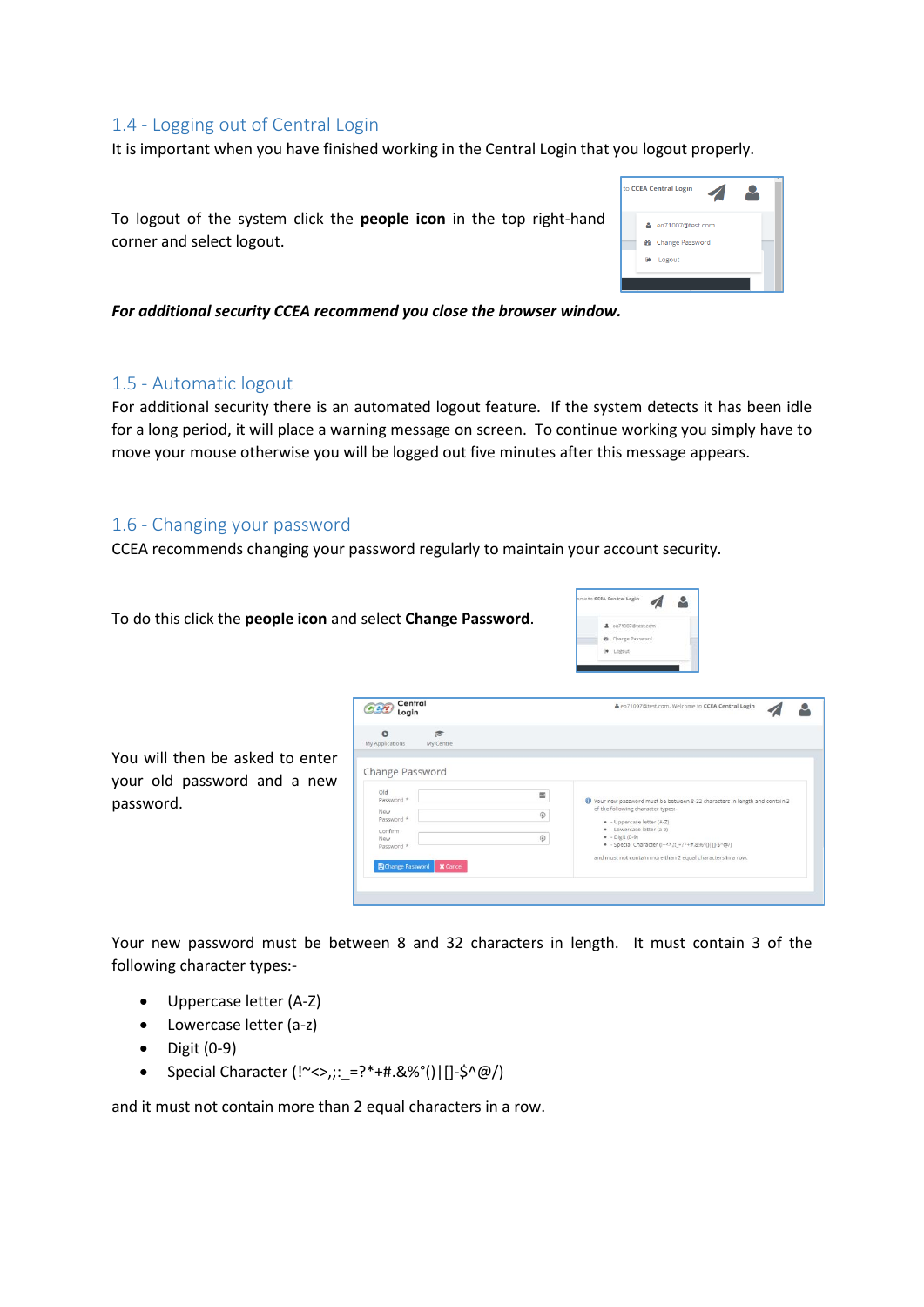## <span id="page-5-0"></span>1.7 - Activating a New Account

If you are a new user to Central Login – either added by the CCEA Centre Support Team or your Examinations Officer at your centre, you must activate your account before you can login.

When the account has been created an email will have been sent to your address. An activation link will have been included in this email which when clicked will take you to the account activation page.

| Rewarding Learning                                          | <b>Account Security</b><br><sup>6</sup> Passwords<br>Your new password must be between 8-32 characters<br>and contain 3 of the following character types -<br>- Uppercase letter (A-Z)<br>- Lowercase letter (a-z) |
|-------------------------------------------------------------|--------------------------------------------------------------------------------------------------------------------------------------------------------------------------------------------------------------------|
| <b>Account Activation</b>                                   | $-Digit (0 - q)$<br>- Special Character (!~<> >?'-#&%'0  []-\$^&/)                                                                                                                                                 |
| Please complete the form below to complete your activation. | and must not contain more than 2 equal characters in a<br>row.                                                                                                                                                     |
| New Password *                                              | <b>O</b> Memorable Information                                                                                                                                                                                     |
| $\odot$                                                     | Choose something memorable known only to you.<br>that is not easy to quess and something that has lots of                                                                                                          |
| Confirm New Password *                                      | possible answers.                                                                                                                                                                                                  |
| (4)                                                         | General Advice<br>It's good practice to change your password and                                                                                                                                                   |
| Please select a security question:- *                       | memorable information requiarly, even if you think<br>nobody else knows them.                                                                                                                                      |
| $\checkmark$                                                | Don't share this information with anyone else or write it                                                                                                                                                          |
| Please enter your answer:- *                                | down.                                                                                                                                                                                                              |
|                                                             | <b><i>O</i></b> Further Information                                                                                                                                                                                |
|                                                             | For further information please contact us at:-                                                                                                                                                                     |
| <b>Activate Account</b><br><b>x</b> Cancel                  | Tel:<br>*44 (0)2890 261293 or                                                                                                                                                                                      |
| If you are a CCEA Liser or need further assistance please.  | *44 (0)2800 251212 or<br>-44 (0)2890 261200 (ext 2410)                                                                                                                                                             |
| contact the ICT helpdeck on extension 2 last                | Email:                                                                                                                                                                                                             |
|                                                             | centresupport@ccea.org.uk                                                                                                                                                                                          |

The security question and answer should be something known only to you, with a memorable answer that is not easy for someone else to guess.

Once you have completed the activation process you will be taken to the login page where you can access the system using your email and newly set password.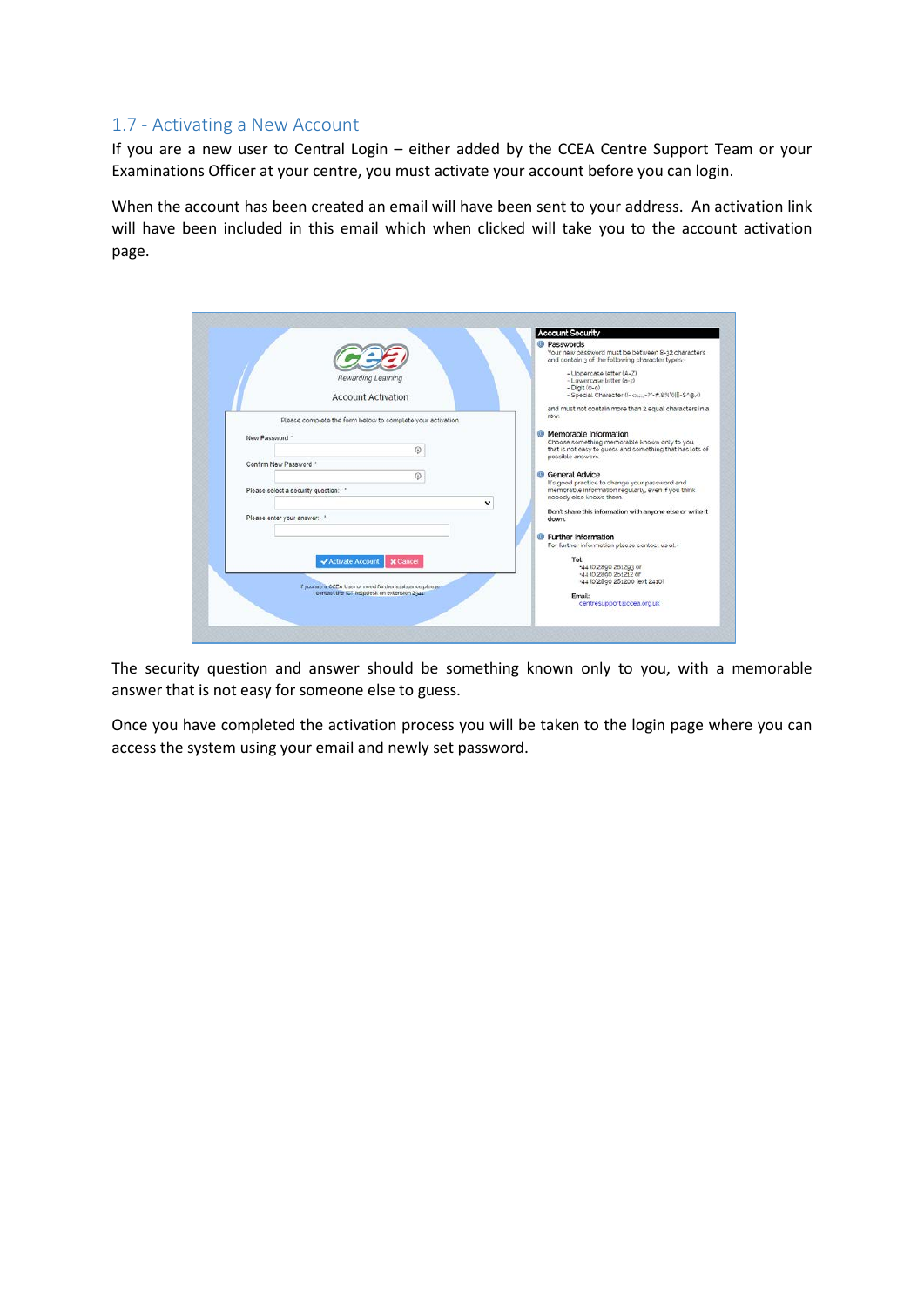# <span id="page-6-0"></span>2 - Starting a CCEA Application

Once you have logged into Central Login you see a list of applications you can access. To access an application simply click the **Start button** next to it.

The new Central Login allows CCEA to put messages beside each application shown below. A message could be, for example, key dates for events or notifications that an application is under maintenance.

|                               | Central<br>Login                                                                             | eo71007@test.com, Welcome to CCEA Central Login |   |       |
|-------------------------------|----------------------------------------------------------------------------------------------|-------------------------------------------------|---|-------|
| $\Omega$<br>My Applications   | 喬<br>My Centre                                                                               |                                                 |   |       |
|                               |                                                                                              |                                                 |   |       |
|                               | My Applications                                                                              |                                                 |   |       |
| 71007: CCEA - MALLUSK<br>CPBI | <b>CCEA Analytics PBI</b><br>Application will be down for maintenance on the 1st of November |                                                 | ø | Start |

*Some users may work across multiple centres (such as in consortium arrangements/multiple sites) and as a result may see more than one list of applications on this page. If this is the case then click the Start icon beside the application at the centre you want to log into.*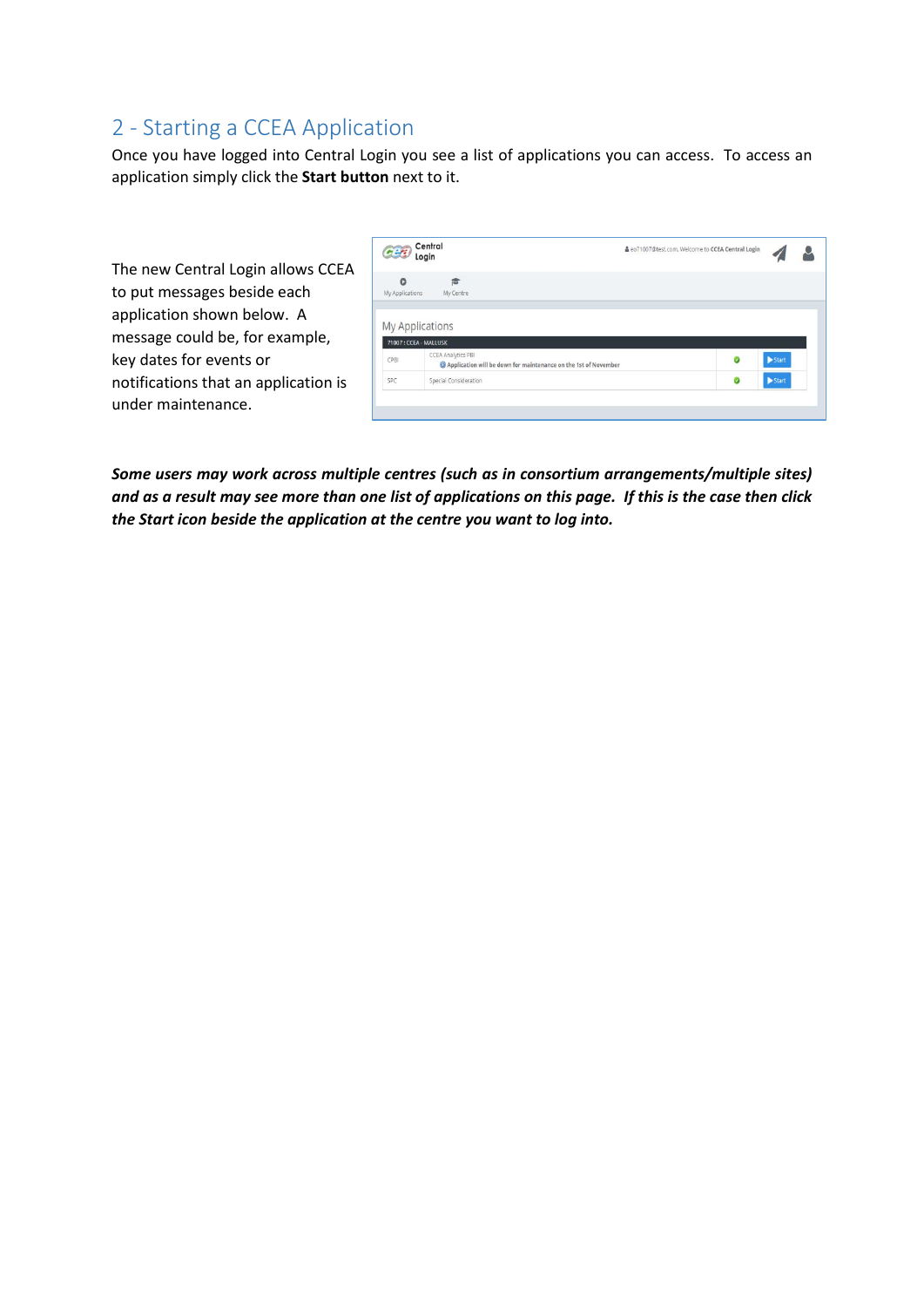# <span id="page-7-0"></span>3 - Contacting CCEA Using Central Login

To contact CCEA from within Central Login you can click **the envelope icon** at the top right-hand corner and then click **Contact Us.**



Enter the subject and message in the boxes provided and click **Send Message**. Your query will then be sent to Centre Support who will usually respond within 1-2 business days.

| Central<br>Login                                                                                                                                                       | & eo71007@test.com, Welcome to CCEA Central Login                                                                                                                                                                                                                                                                             |
|------------------------------------------------------------------------------------------------------------------------------------------------------------------------|-------------------------------------------------------------------------------------------------------------------------------------------------------------------------------------------------------------------------------------------------------------------------------------------------------------------------------|
| 古<br>$\circ$<br>My Applications<br>My Centre                                                                                                                           | Contact Us<br>-d<br>6.2                                                                                                                                                                                                                                                                                                       |
| From eo71007@test.com<br>Centre 71007 : CCEA - MALLUSK<br>Subject *<br>Message <sup>*</sup>                                                                            | $\frac{1}{\overline{a}}$<br><b>Month</b> Rid<br>Northeren ireland<br>onic Bellast<br>W5@<br>SSE Arena C<br>Systemant Rd<br>LAnne's Cathedral C<br>$\mathbf{z}$<br><b>CH3</b><br>$\bullet$<br>$\lambda$ 2<br><b><i><u>Armiownande</u></i></b><br>Google <sub>Belfast</sub><br>O Belfast Water Neodes 02017 Google Terms of Use |
| 图Send Message<br><b>X</b> Cancel<br>Your message will be sent to Centre Support and someone will be in touch<br>as soon as possible. Usually within 1-2 business days. | Address: CCEA<br>29 Clarendon Road.<br>Clarendon Dock,<br>Belfast.<br>BT1 3BG<br>Tel: +44 (0)2890 261293 or<br>+44 (0)2890 261212 or<br>+44 (0)2890 261200 (ext 2410)<br>Email: centresupport@ccea.org.uk                                                                                                                     |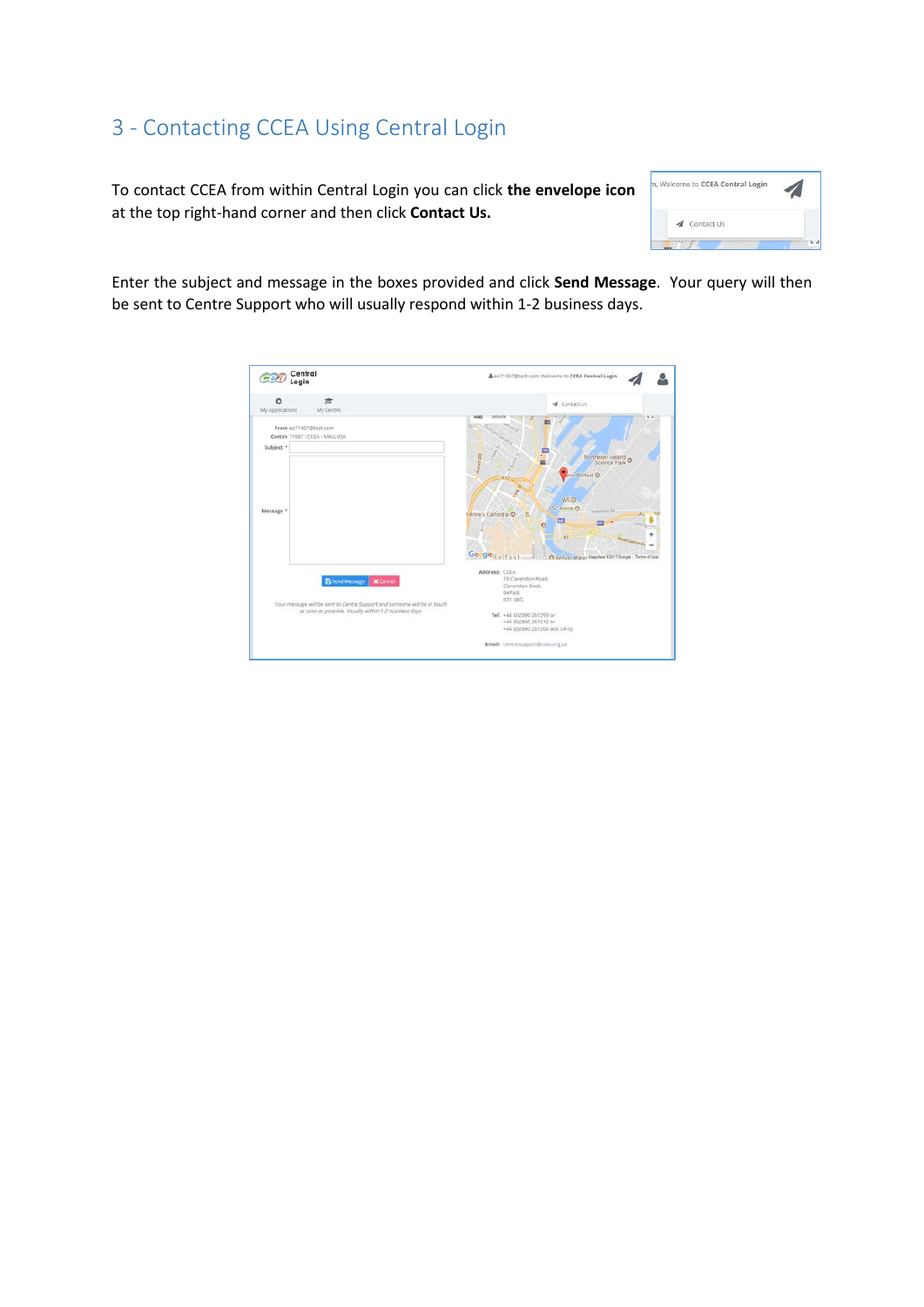## <span id="page-8-0"></span>4 - Central Login for Examination Officers

Examination Officers have additional options in the Central Login allowing them to manage access to applications for other staff in their centre. They can request new applications, manage their results online registration and submit centre update information.

## <span id="page-8-1"></span>4.1 - My Centre

To view details of your centre and begin managing it click the **My Centre icon**.



From the My Centre screen you can manage **Users**, **Applications** and review your **Results Online** registrations status.

| <b>Results Online</b><br><b>Users</b><br>Applications |                                                                                                                        |           |
|-------------------------------------------------------|------------------------------------------------------------------------------------------------------------------------|-----------|
| Centre Users                                          |                                                                                                                        |           |
| Đ<br>This screen shows the list of Centre Users.      | Please use the options below to add, remove and edit users, their application access and to send password reset links. |           |
|                                                       |                                                                                                                        |           |
| User                                                  | Applications                                                                                                           | $\ddot{}$ |
| ASE User (ase@ccea.org.uk)                            | Assessment Structure Editor (Admin)                                                                                    | $ C $ x   |

*If you are an Examinations Officer at multiple centres you can click change centre to select the one you want to manage.*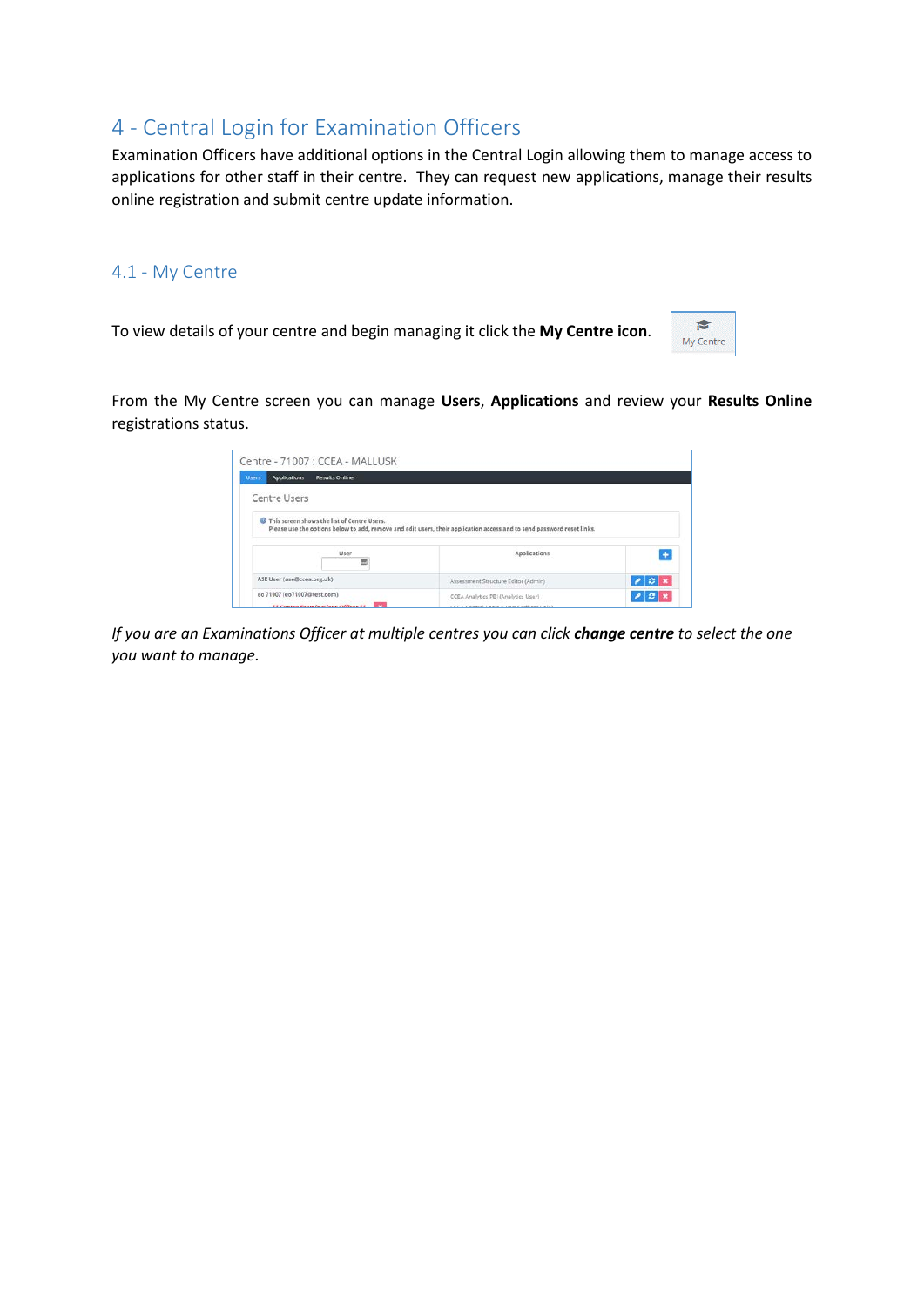#### <span id="page-9-0"></span>4.2 - Managing Users

The first tab in **My Centre** is the **Users** tab. From here you can add, edit and remove users from your centre, reset passwords and manage the applications each user can access.

#### <span id="page-9-1"></span>4.2.1 - Adding a user to your centre

To add a new user to your centre click the **plus icon** at the top of the table.

You will then be asked to complete information on the user and select the applications you wish them to have access to. At this stage you can also tick if you want the user is to be set up as an Examinations Officer.

When you click **Create User**, an email is sent to the new user asking them to activate their account. The text **Email not Verified** will appear beside their account until they have activated their account (See section Activating a new account).

If the new user in your centre was a user in a previous centre, an account may already exist for them. If this is the case, you will be prompted that they exist already on Central Login and you will be asked to confirm if you wish to add them to your own centre.

#### <span id="page-9-2"></span>4.2.2 - Editing a user in your centre

To edit a user in your centre, find the user in the list and click the edit button  $\bullet$  beside their record. This will display their information allowing you to edit it. *Note you will only be asked to confirm their email if you have made any changes to the email field.*

In the edit screen you can add and remove access to applications and set Examination Officer privileges.

| Name.<br><b>Email Address</b><br>Confirm Email * |                                                                                              |  |  |
|--------------------------------------------------|----------------------------------------------------------------------------------------------|--|--|
| <b>Examinations Officer:</b>                     |                                                                                              |  |  |
| <b>A2C Access Keys</b>                           | <sup>1</sup> Please select the applications and roles you want to allow this user to access. |  |  |
| <b>CCEA Analytics PBI</b>                        | Centre User (ROLE_A2CK_EXAMSOFF)<br>Analytics User (ROLE_CPBI_User)                          |  |  |
| <b>Special Consideration</b>                     | SPC CCEA (ROLE_SPC_CCEA)<br>SPC Centre User (ROLE_SPC_CUser)                                 |  |  |
|                                                  |                                                                                              |  |  |
|                                                  |                                                                                              |  |  |
|                                                  |                                                                                              |  |  |
|                                                  |                                                                                              |  |  |
|                                                  |                                                                                              |  |  |



| Name.                        | Jayne Bloggs                                                                                 |  |
|------------------------------|----------------------------------------------------------------------------------------------|--|
| <b>Email Address</b>         | jayneb@test.com                                                                              |  |
| Confirm Email *              |                                                                                              |  |
| <b>Examinations Officer:</b> |                                                                                              |  |
|                              |                                                                                              |  |
|                              | <sup>1</sup> Please select the applications and roles you want to allow this user to access. |  |
| <b>A2C Access Keys</b>       | Centre User (ROLE_A2CK_EXAMSOFF)                                                             |  |
| <b>CCEA Analytics PBI</b>    | Analytics User (ROLE_CPBI_User)                                                              |  |
| <b>Special Consideration</b> | SPC CCEA (ROLE_SPC_CCEA)                                                                     |  |
|                              | SPC Centre User (ROLE_SPC_CUser)                                                             |  |
|                              |                                                                                              |  |
|                              |                                                                                              |  |
|                              |                                                                                              |  |
|                              |                                                                                              |  |
|                              |                                                                                              |  |
|                              |                                                                                              |  |

#### <span id="page-9-3"></span>4.2.3 - Delete a user from your centre

To delete a user from your centre, find the user in the list and click the delete button  $\mathbf{B}$  beside their record. You will be

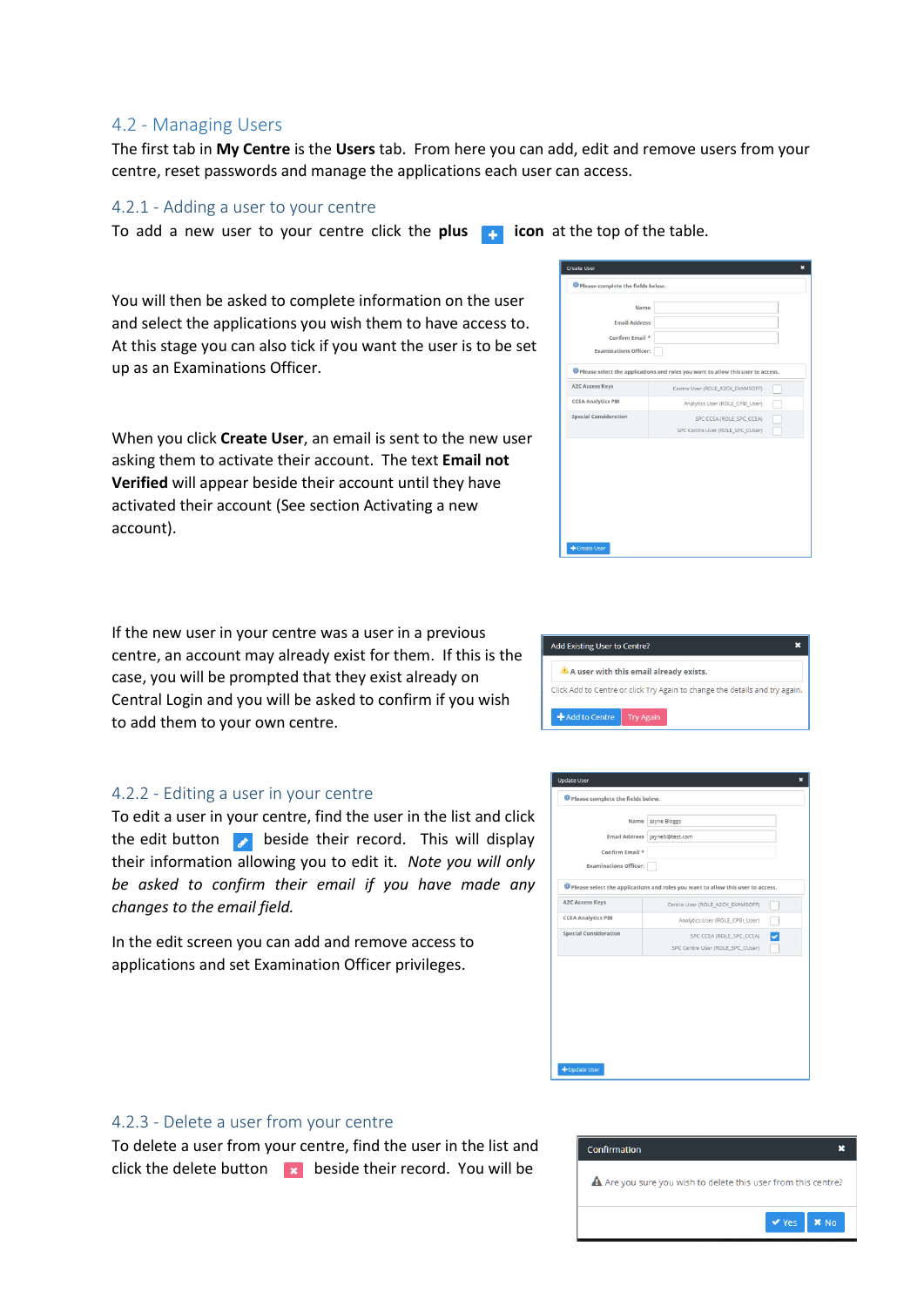asked to confirm the deletion. On confirming, the user is removed from your centre and will not be able to access any applications.

#### <span id="page-10-0"></span>4.2.4 - Resetting passwords and unlocking accounts

If a user in your centre is locked out of the system or has forgotten their password, you can issue them with a link allowing them to re-activate their account and set new security information. To do this click the reset  $\|\mathbf{e}\|$  button beside their record. They will then receive an activation link by email and should follow the instructions provided. (See section 1.7 - Activating a new account).

#### <span id="page-10-1"></span>4.2.5 – Managing Examination Officers (Multiple EOs)

One of the features of the Central Login is the ability to set multiple users as Examinations Officer. This allows centres to arrange deputies for Examination Officer so that other users may be able to set up accounts and manage access to CCEA applications. The Examinations Officers are shown with the red text Centre Examinations Officer under their name.

| eo 71007 (eo71007@test.com)       |   |  |
|-----------------------------------|---|--|
| ** Centre Examinations Officer ** | × |  |
|                                   |   |  |

To give a user the Examination Officer role – edit the user (section 4.2.2) and tick the Examinations Officer box. That user will then be able to access all the functionality on the My Centre page.

To remove this permission – either click the delete button beside the text "Centre Examinations Officer" shown on their account or edit the account and untick the Examinations Officer box.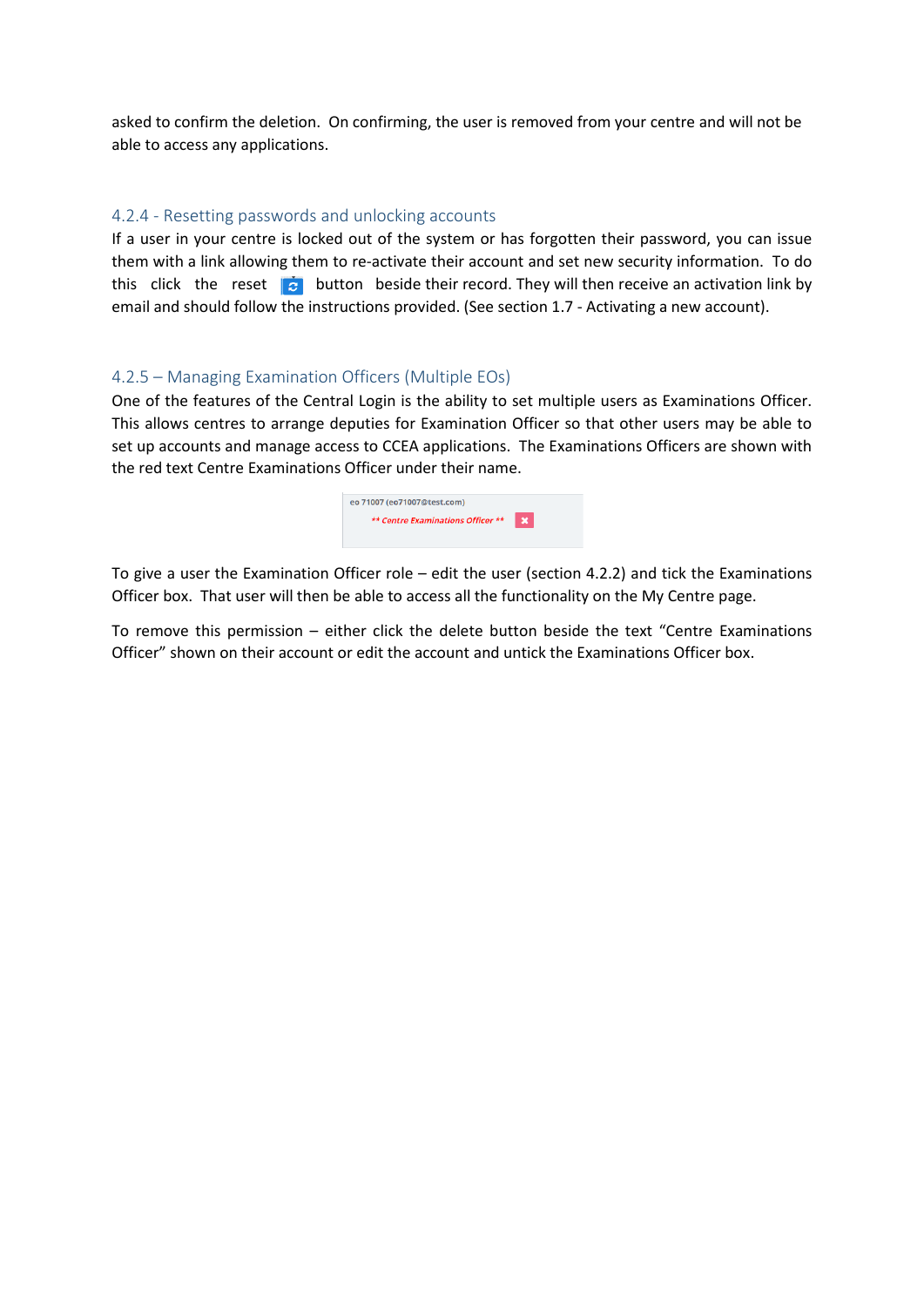## <span id="page-11-0"></span>4.3 - Managing Applications

The 2nd Tab in **My Centre** is the **Application** tab. From here you can view current applications and request access to new applications.

| <b>Applications</b><br><b>Results Online</b><br><b>Users</b>                                                                                                  |                                  |  |
|---------------------------------------------------------------------------------------------------------------------------------------------------------------|----------------------------------|--|
| Applications                                                                                                                                                  |                                  |  |
| <b>O</b> This screen shows the list of applications and roles available to this centre.<br>You can request access to applications using the add button below. |                                  |  |
| Centre Applications:                                                                                                                                          |                                  |  |
| <b>Application</b>                                                                                                                                            | Roles                            |  |
| A2C Access Keys                                                                                                                                               | Centre User (ROLE_A2CK_EXAMSOFF) |  |
| <b>CCEA Analytics PBI</b>                                                                                                                                     | Analytics User (ROLE_CPBI_User)  |  |
| <b>Special Consideration</b>                                                                                                                                  | SPC CCEA (ROLE SPC CCEA)         |  |
|                                                                                                                                                               | SPC Centre User (ROLE SPC CUser) |  |

This page lists the applications that the centre currently can access.

To request access to a new application click the plus icon. Select the applications you want to add by ticking the box beside them and then click Request Items.

| <sup>1</sup> Please select the applications you would like to be able to access at this centre. |  |  |
|-------------------------------------------------------------------------------------------------|--|--|
| <b>Application</b>                                                                              |  |  |
| <b>Access Arrangements Online</b>                                                               |  |  |
| <b>CCEA Analytics</b>                                                                           |  |  |
| Confirmation of Entries                                                                         |  |  |
| Demo <sub>1</sub>                                                                               |  |  |
| EaR / AtS Admin                                                                                 |  |  |
| eCandidate Record Sheets                                                                        |  |  |
| eModeration Admin                                                                               |  |  |
| ePortfolio Sample Uploads                                                                       |  |  |
| <b>Essential Skills Material Ordering</b>                                                       |  |  |
| <b>Essential Skills Outcomes</b>                                                                |  |  |
| <b>E-Statements</b>                                                                             |  |  |
| Key Skills Outcomes (TAC1/TAC2)                                                                 |  |  |
| Occupational Studies Registrations                                                              |  |  |

This request will be sent to CCEA Centre Support Team for approval. Once approved the Centre Support Team will notify you by email. You can then assign users to that application.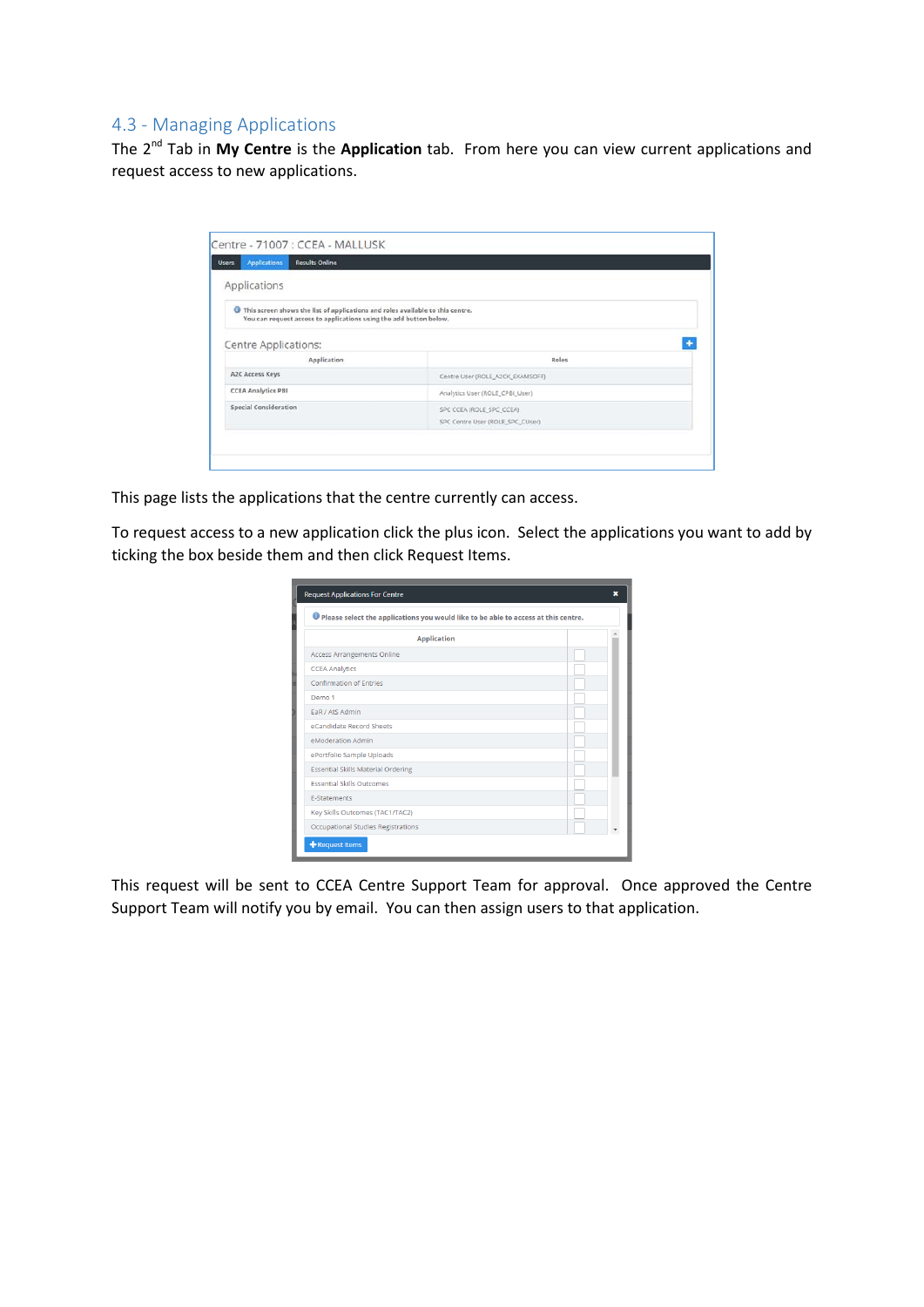## <span id="page-12-0"></span>4.4 - Results Online

The 3rd tab in **My Centre** – **Results Online** – allows you to opt in/opt out for GCE candidate results online in the summer examinations series. In advance of the summer exams series each year (around March/April), you will receive an email from the Centre Support Team notifying you that **Results Online** registration is open. If you wish to register for Results Online for your GCE candidates, you will log into Central Login and will be prompted to register for Results Online as shown below.

|       | <sup>1</sup> Please update your Results Online Registration, opting in or out, for the following centre(s):- |  |
|-------|--------------------------------------------------------------------------------------------------------------|--|
| 71007 | <b>CCEA - MALLUSK</b>                                                                                        |  |

Click the  $\checkmark$  icon to opt in and the **x** icon to opt out.

You can select "Remind me later" when this prompt is shown and you will be asked again on your next login, however you can only do this twice. On your third login you will be required to complete this information to proceed.

At any stage throughout the year you can check the status of your centre for Results Online through the **Results Online** tab in the **My Centre** screen.

| My Applications                     | М<br>My Centre                                                                                                                                                                                 |  |  |  |
|-------------------------------------|------------------------------------------------------------------------------------------------------------------------------------------------------------------------------------------------|--|--|--|
|                                     |                                                                                                                                                                                                |  |  |  |
|                                     | Centre - 71007 : CCEA - MALLUSK                                                                                                                                                                |  |  |  |
| <b>Applications</b><br><b>Users</b> | <b>Results Online</b>                                                                                                                                                                          |  |  |  |
| <b>Results Online Registration</b>  |                                                                                                                                                                                                |  |  |  |
| $^{\circ}$                          | This screen shows if this centre has opted in to or out of receiving Results Online.<br>Registration has been selected. If required Centre Support can reset your results online registration. |  |  |  |
|                                     | Opted in to Results Online by eo71007@test.com (25/10/2017 19:39)                                                                                                                              |  |  |  |
|                                     |                                                                                                                                                                                                |  |  |  |
|                                     |                                                                                                                                                                                                |  |  |  |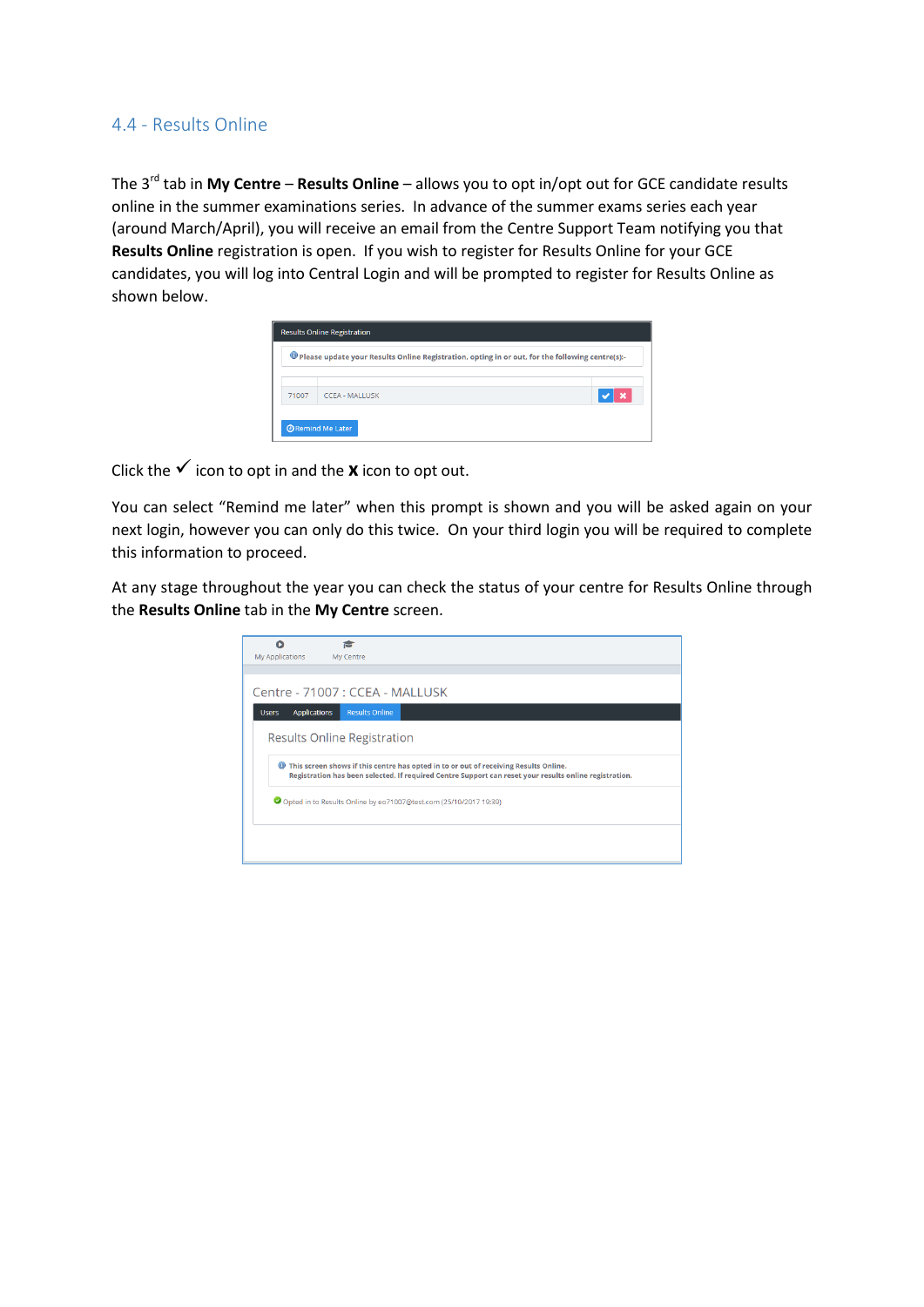### <span id="page-13-0"></span>4.5 - Centre Updates

It is important that CCEA has up to date information for your centre. To ensure this is the case, once a year, you will receive an email from the Centre Support Team requesting you to update your centre details via Central Login.

As the Examinations Officer, once you log into Central Login, you will be prompted on screen to complete the Centre Update page. The

Centre Update

form is in three parts.

The **Centre Details** tab shows your centre's details for you to review and amend as necessary.

In the **Centre Contacts** tab you must enter your centre's Head of Centre (HOC) and Examination Officer (EO) details.

The **Declaration** tab shows a declaration of compliance to the *Joint Council for Qualifications (JCQ)* regulations. By ticking the boxes against the declarations, you are agreeing to the JCQ regulations.

Once complete, click the **Submit Update** tab to submit your form to the Centre and Examiner Support Team for processing.